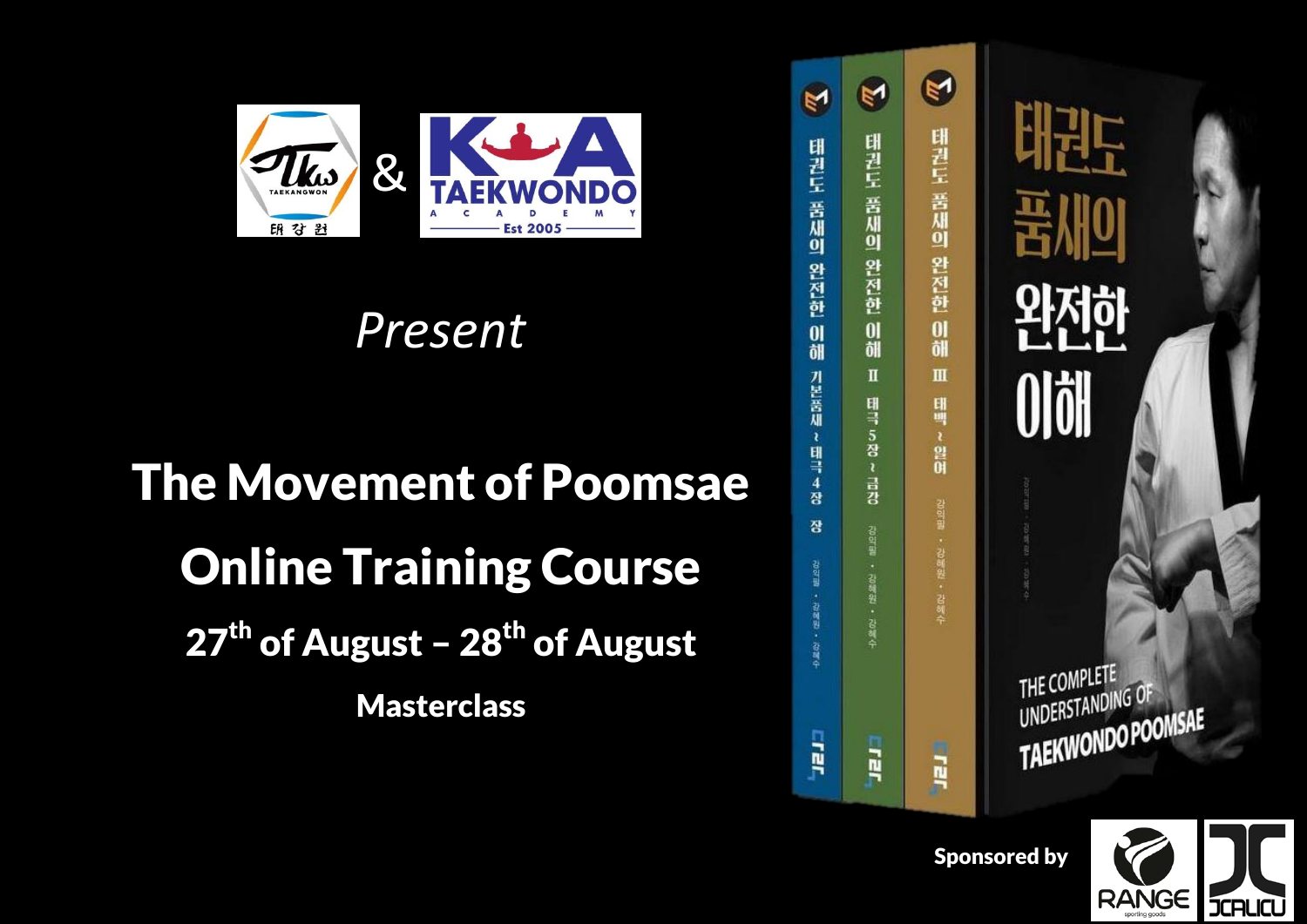## Schedule

| <b>Dates</b>                                  | <b>Weekend Pass</b>                                                                                                                                                                                                              | <b>Session Pass</b> | <b>Poomsae</b>                                                                                         | <b>Start</b>  | <b>End</b>                    |
|-----------------------------------------------|----------------------------------------------------------------------------------------------------------------------------------------------------------------------------------------------------------------------------------|---------------------|--------------------------------------------------------------------------------------------------------|---------------|-------------------------------|
|                                               |                                                                                                                                                                                                                                  |                     | <b>Poomsae Pyeongwon</b><br>Dedicated course breaking down every single<br>movement within the poomsae | 8.00 am (UK)  | 9.45 am (UK)<br>10.10 am (UK) |
| Saturday 27 <sup>th</sup> of<br><b>August</b> |                                                                                                                                                                                                                                  | <b>60 Euro</b>      | Q&A and break                                                                                          | 9.45 am (UK)  |                               |
|                                               |                                                                                                                                                                                                                                  |                     | <b>Poomsae Sipjin</b><br>Dedicated course breaking down every single<br>movement within the poomsae    | 10.00 am (UK) | 11.45 am (UK)                 |
|                                               |                                                                                                                                                                                                                                  |                     | <b>Q&amp;A and Ending</b>                                                                              | 11.45 am (UK) | 12.00 am (UK)                 |
|                                               | 100 euro<br><b>Poomsae Jitae</b><br>Dedicated course breaking down every single<br>movement within the poomsae<br>Q&A and break<br>60 Euro<br><b>Poomsae Chonkwon</b><br>movement within the poomsae<br><b>Q&amp;A and break</b> | 8.00 am (UK)        | 9.45 am (UK)                                                                                           |               |                               |
| Sunday 28 <sup>th</sup> of                    |                                                                                                                                                                                                                                  |                     |                                                                                                        | 9.45 am (UK)  | $10.10$ am (UK)               |
| <b>August</b>                                 |                                                                                                                                                                                                                                  |                     | Dedicated course breaking down every single                                                            | 10.00 am (UK) | 11.45 am (UK)                 |
|                                               |                                                                                                                                                                                                                                  |                     |                                                                                                        | 11.45 am (UK) | 12.00 am (UK)                 |



Sponsored by